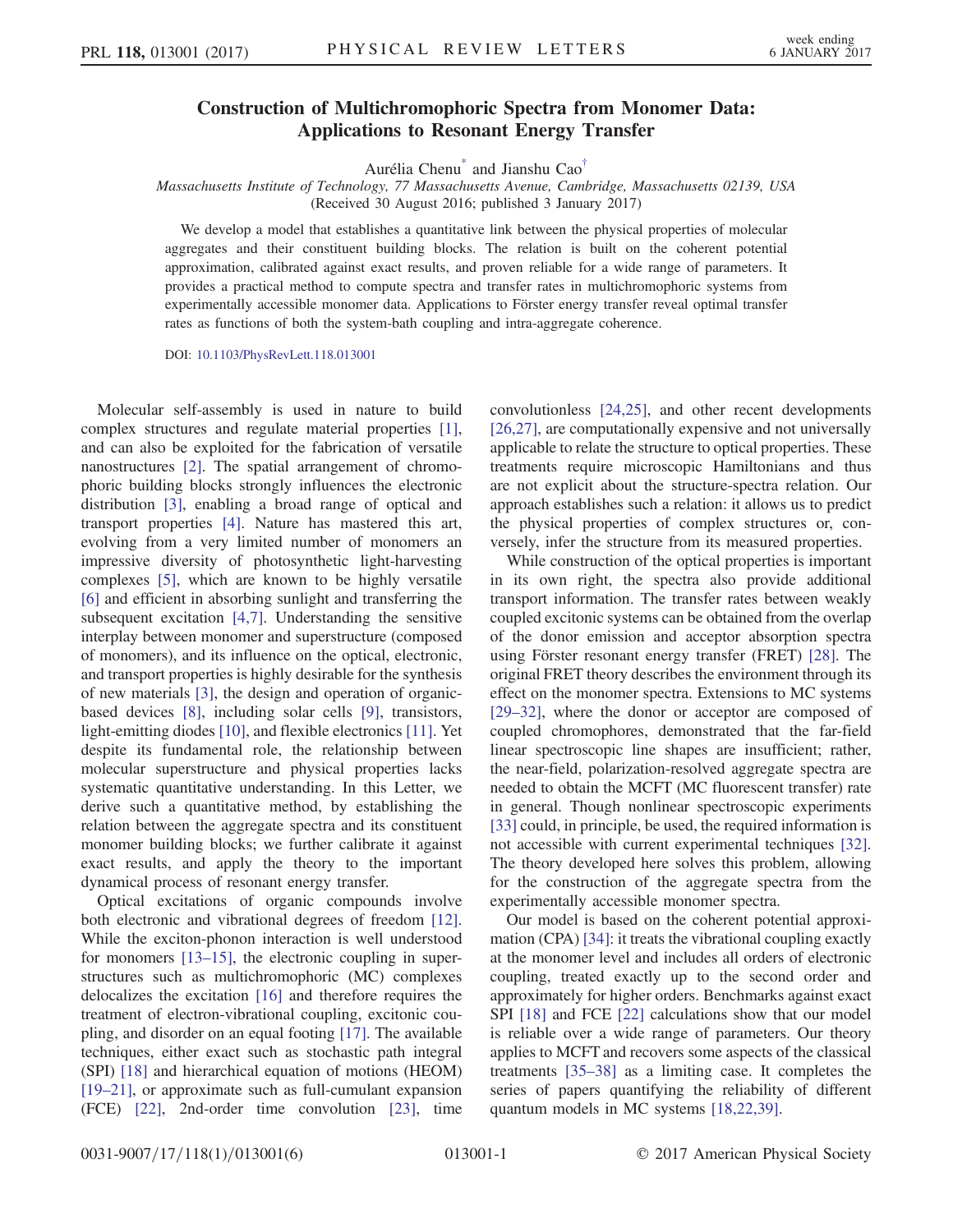<span id="page-1-0"></span>Monomer spectra.—We introduce the notation and exact formulation of monomer spectra using the independent boson model [\[14\]](#page-4-18). Consider a single monomer coupled to a thermal phonon bath, both labeled by  $n$ , and characterized by the spin-boson Hamiltonian

$$
H_0^{(n)} = H_{0S}^{(n)} + H_B^{(n)} + H_{SB}^{(n)},
$$
\n(1)

where  $H_{0S}^{(n)} = E_n B_n^{\dagger} B_n$  denotes the Hamiltonian of the electronic system,  $H_B^{(n)} = \sum_k \hbar \omega_{n,k} b_{n,k}^{\dagger} b_{n,k}$  that of the bath, and  $H_{SB}^{(n)} = B_n^{\dagger} B_n \sum_k g_{n,k} (b_{n,k}^{\dagger} + b_{n,k})$  their coupling, which is taken linear in the bath coordinate. The operator  $B_n^{\dagger}$ creates an excitation on monomer  $n$ , forming the state  $B_n^{\dagger}$ |vac $\rangle = |n\rangle$ ;  $b_{n,k}^{\dagger}$  creates a phononic excitation in mode k. The excited state energy  $E_n = \hbar \omega_n^0 + \lambda_n$  includes the reorganization energy  $\lambda_n = \sum_{k} g_{n,k}/\omega_{n,k}$ . Interaction with the electric field is treated semiclassically through the system-radiation interaction Hamiltonian  $H_{SR}^{(n)} = \hat{\mu}_n \cdot E \hat{\mathbf{e}}$ , where  $\hat{\mu}_n = \vec{\mu}_{ng} B_n^{\dagger} + \text{H.c.}$  denotes the transition dipole moment operator and  $\hat{e}$  is a unit vector.

<span id="page-1-2"></span>Following Sumi [\[34\]](#page-5-8), we use the retarded Green's function [\[14\]](#page-4-18) associated with the monomer Hamiltonian [\(1\)](#page-1-0),

$$
\mathcal{G}_{nn}^{0}(t) = -\frac{i}{\hbar} \Theta(t) e^{(i/\hbar)H_{0}^{(n)}t} B_{n} e^{-(i/\hbar)H_{0}^{(n)}t} B_{n}^{\dagger}, \qquad (2)
$$

to define the optical spectra—all given in units of energy here. The absorption spectrum is obtained from the imaginary part of the Green's function averaged over the phonon bath,  $\langle \mathcal{G}_{nn}^0(\omega) \rangle_g$ , where  $\langle \cdot \rangle_g \equiv \text{Tr}_B[\cdot \rho_g^0]$ denotes the trace over the bath using the density matrix of the system bath in its ground state,  $\rho_g^0$ . The experimentally accessible spectrum includes the dipole transition,  $I_{\text{exp}}^{(n)}(\omega) = (\hat{\mathbf{e}} \cdot \vec{\mu}_{gn}) I_0^{(n)}(\omega) (\vec{\mu}_{ng} \cdot \hat{\mathbf{e}}), \text{ where}$ 

<span id="page-1-1"></span>
$$
I_0^{(n)}(\omega) = -2\mathrm{Im}\int_{-\infty}^{\infty} dt e^{i\omega t} \mathrm{Tr}_B[\mathcal{G}_{nn}^0(t)\rho_g^0].
$$
 (3)

This monomer spectrum can be evaluated exactly as follows. Assuming a Franck-Condon transition from the ground state, the initial state can be taken as the factorized state  $\rho_g^0 = \mathbb{1}_S \otimes \rho_B$ , where  $\rho_B = e^{-\beta H_B^{(n)}} / Tr[e^{-\beta H_B^{(n)}}]$  is the bath density matrix at equilibrium, with  $\beta^{-1} = k_B T$ . For a harmonic bath at thermal equilibrium, the absorption line shape [\(3\)](#page-1-1) is exactly

<span id="page-1-6"></span>
$$
I_0^{(n)}(\omega) = \frac{2}{\hbar} \text{Re} \int_0^\infty dt e^{i\omega t} e^{-i\omega_{ng}t} e^{-g_n(t)}, \tag{4}
$$

where  $\omega_{ng} \equiv (E_n - E_g)/\hbar$  and  $E_g$  denotes the electronic ground state energy. The line shape function  $g_n(t) =$  $\int_0^t d\tau_1 \int_0^{\tau_2} d\tau_2 C_n(\tau_2)$  is obtained from the bath autocorrelation function  $C_n(\tau) = (1/\hbar^2) \langle H_{SB}^{(n)}(\tau) H_{SB}^{(n)}(0) \rangle$ , and can be evaluated exactly assuming a Drude spectral density,  $C_n''(\omega) \equiv 2\lambda_n \Lambda \omega/(\omega^2 + \Lambda^2)$ , with  $\Lambda$  the cutoff frequency [\[13\]](#page-4-13).

Steady-state emission occurs after the entire system bath has equilibrated within the single-exciton manifold and is obtained from  $\langle \mathcal{G}_{nn}^0(\omega) \rangle_e$ , with  $\langle \cdot \rangle_e \equiv \text{Tr}_B[\cdot \rho_e^0]$ . The initial state  $\rho_e^0$  entering the averaged Green's function is not factorized anymore, and the system-bath entanglement needs to be considered [\[22\].](#page-5-0) Instead of a direct calculation, we follow Refs. [\[18,25,29\]](#page-4-16) and use the detailed balance condition [\[40\]](#page-5-10) to obtain the emission spectrum from the absorption,

$$
E_0^{(n)}(\omega) = \frac{e^{\beta \hbar \omega}}{Z^{(n)}} I_0^{(n)}(\omega),
$$
 (5)

<span id="page-1-4"></span>where  $Z^{(n)} = \text{Tr} \left[ e^{-\beta H_{0S}^{(n)}} e^{-\beta H_{B}^{(n)}} \right]$  is the monomer partition function.

<span id="page-1-3"></span>Multichromophoric spectra.—Consider now a system of N coupled chromophores described by

$$
H = H_0 + V,\t\t(6)
$$

where  $H_0 = \sum_{n=1}^{N} H_0^{(n)}$  is the sum over N independent monomers [\(1\),](#page-1-0) which includes exciton-phonon interaction, and  $V = \sum_{n \neq m} V_{nm} B_n^{\dagger} B_m$  characterizes the intermonomer coupling, typically of dipole-dipole nature. The operator  $B_n^{\dagger}$ now denotes excitation of the nth monomer exclusively. Interaction with light is now characterized by  $H_{SR} =$  $\sum_n H_{SR}^{(n)}$ . We denote  $\mathcal{G}$  and  $\mathcal{G}^0$  the  $N \times N$  matrices formed by the Green's functions associated, respectively, with the total Hamiltonian H and the unperturbed Hamiltonian  $H_0$ , which matrix elements are

$$
\mathcal{G}_{nn'}(t) = -\frac{i}{\hbar} \Theta(t) e^{(i/\hbar)Ht} B_n e^{-(i/\hbar)Ht} B_{n'}^{\dagger}, \qquad (7a)
$$

<span id="page-1-5"></span>
$$
\mathcal{G}_{nn'}^{0}(t) = -\frac{i}{\hbar} \Theta(t) e^{(i/\hbar)H_0 t} B_n e^{-(i/\hbar)H_0 t} B_{n'}^{\dagger}.
$$
 (7b)

Note that the diagonal elements of  $\mathcal{G}^0$  are equal to the monomer Green's functions[\(2\)](#page-1-2). In principle, theMC Green's function  $\mathcal G$  can be exactly expressed using the unperturbed Green's function  $\mathcal{G}^0$  and the self-energy according to Dysons'equation [\[14\].](#page-4-18) Tracing over the phonon bath would then provide the MC absorption and emission tensors,  $I(\omega) = -2\text{Im}\langle \mathcal{G}(\omega)\rangle_{\alpha}$  and  $\mathbf{E}(\omega) = -2\text{Im}\langle \mathcal{G}(\omega)\rangle_{\alpha}$ , respectively. However, while an exact solution exists for single monomers  $(1)$ , the intermonomer coupling V in MC systems [\(6\)](#page-1-3) tends to delocalize the electronic excitation and mix the vibrational and electronic degrees of freedom. Evaluating the trace then requires methods numerically expensive [\[18\]](#page-4-16), and often approximate [\[22,39\].](#page-5-0)

The approximate theory derived here provides an analytical expression in terms of the constituent spectra and structural properties, allowing for an explicit relation between the optical properties and the structure. Using the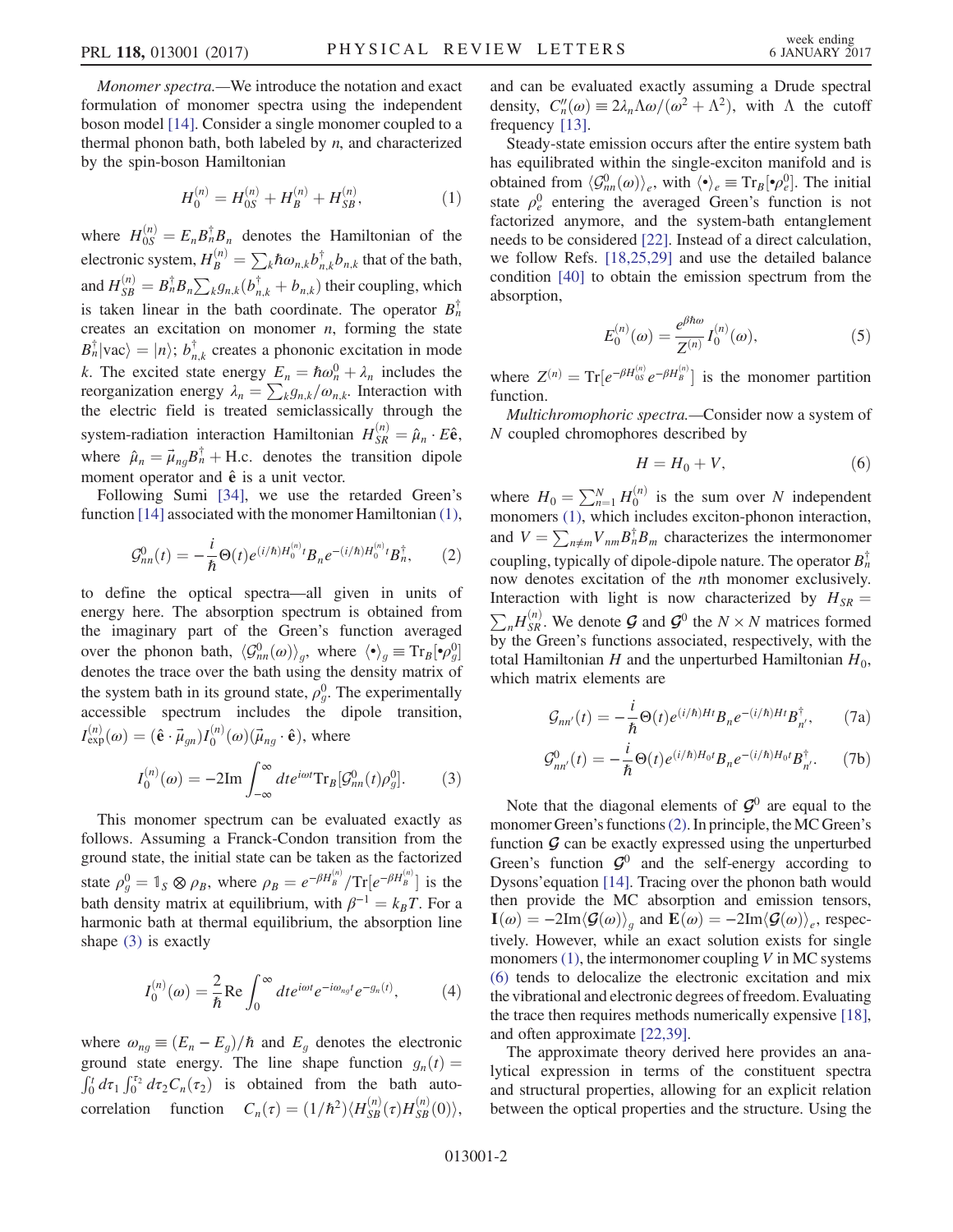<span id="page-2-0"></span>integral representation of the exponential, the bathaveraged total Green's function can be expanded, in the time or frequency domain, as [\[41\]](#page-5-11)

$$
\langle \mathcal{G} \rangle = \langle \mathcal{G}^0 \rangle + \langle \mathcal{G}^0 V \mathcal{G}^0 \rangle + \langle \mathcal{G}^0 V \mathcal{G}^0 V \mathcal{G}^0 \rangle + \cdots, \quad (8)
$$

where the  $\langle \cdot \rangle$  denote the trace over the bath and the subscript  $(g \text{ or } e)$  characterizing the initial state will be specified as needed. The 0th order term is simply the diagonal matrix of the monomeric Green's function [\(2\)](#page-1-2) with the proper initial state, i.e.,  $\langle \mathcal{G}^0 \rangle_{g/e} = (\langle \mathcal{G}^0_{nn} \rangle_{g/e})$ . The first-order term can be evaluated exactly for the factorized initial state,  $\langle \cdot \rangle_{\alpha}$ , because (i) the trace then commutes with the bath density operator, (ii) there is one and only one electronic transition involved, and (iii) the individual baths are uncorrelated. The trace can thus be split exactly,

$$
\langle \mathcal{G}^0 V \mathcal{G}^0 \rangle_g = \langle \mathcal{G}^0 \rangle_g \mathbf{V} \langle \mathcal{G}^0 \rangle_g, \tag{9}
$$

<span id="page-2-3"></span><span id="page-2-2"></span>where  $V = (V_{nm})$  is a tensor. For the second-order term in Eq. [\(8\),](#page-2-0) we neglect the phonon correlations and take

$$
\langle \mathcal{G}_{nn}^0(\omega) \mathcal{G}_{nn}^0(\omega) \rangle_g \approx \langle \mathcal{G}_{nn}^0(\omega) \rangle_g \langle \mathcal{G}_{nn}^0(\omega) \rangle_g. \qquad (10)
$$

This approximation is analogous to the decoupling scheme used in the single-site dynamical coherent potential approximation (CPA) [\[15\]](#page-4-19) and will be referred as such. It is the main approximation here, yielding to our key result. It allows simplifying all higher orders such that the full Green's function [\(8\)](#page-2-0) with the initial ground-state density matrix reduces to

$$
\langle \mathcal{G}(\omega) \rangle_g \approx \frac{\langle \mathcal{G}^0(\omega) \rangle_g}{\mathbb{1}_N - \mathbf{V} \langle \mathcal{G}^0(\omega) \rangle_g}.
$$
 (11)

The CPA approach treats the bath coupling exactly at the monomer level. It is exact up to the second order of intra-aggregate coupling V and includes all higher orders approximately. As such, our approach is more robust than other methods derived for weak coupling [\[42,43\]](#page-5-12), especially in highly delocalized cases.

<span id="page-2-1"></span>The MC absorption tensor is then simply

$$
\mathbf{I}_{\text{CPA}}(\omega) = -2\text{Im}\frac{\langle \mathcal{G}^0(\omega) \rangle_g}{\mathbb{1}_N - \mathbf{V} \langle \mathcal{G}^0(\omega) \rangle_g}.
$$
 (12)

The far-field, measurable absorption spectrum, is given by  $I_{\text{exp}}(\omega) = \sum_{nn'} (\hat{\mathbf{e}} \cdot \vec{\mu}_n) I_{nn'}(\omega) (\vec{\mu}_{n'} \cdot \hat{\mathbf{e}})$ . Note that in calculating the full MC tensor, the CPA requires knowledge of both the real and imaginary parts of the monomeric Green's function  $\langle \mathcal{G}^0(\omega) \rangle_{\alpha}$ . The latter is accessible experimentally through the absorption spectra of the constituent monomers and their transition dipole moments; the real part is related through the Kramer-Kronig relation [\[13\].](#page-4-13) The CPA approach therefore allows constructing the MC absorption tensor [\(12\)](#page-2-1) from its monomer features, either experimentally or theoretically accessible. Also, we show in Ref. [\[41\]](#page-5-11) that Eq. [\(12\)](#page-2-1) reduces to the tensor derived from a classical picture of oscillating dipoles [\[37,38\]](#page-5-13), when the coupling is restricted to dipole-dipole interaction. This suggests that the CPA approximation [\(10\)](#page-2-2) is implicit in the classical electrostatic treatment of absorption [\[44\]](#page-5-14).

<span id="page-2-5"></span>Direct application of the CPA [\(10\)](#page-2-2) with  $(g \rightarrow e)$  yields the emission tensor

$$
\mathbf{E}_{\text{CPA}}(\omega) = -2\text{Im}\frac{\langle \mathcal{G}^0(\omega) \rangle_e}{\mathbb{1}_N + \mathbf{V} \langle \mathcal{G}^0(\omega) \rangle_e},\tag{13}
$$

where the initial density matrix is the equilibrium state in the first-excited manifold  $\rho_e^0$ . Because of the initial system-bath entanglement, the separation of averaging [\(9\)](#page-2-3) with  $(g \to e)$  is no longer exact, and the CPA is approximate already in the first order of V for the emission tensor. Numerical simulations show that the prediction is similar to the sum of the monomer emission spectra [\(5\)](#page-1-4), and therefore deviates from the exact solution for strong coupling [Fig. [1\(b\)](#page-2-4)]. Instead of Eq. [\(13\)](#page-2-5) and similarly to the monomer treatment [\(5\),](#page-1-4) we calculate the emission tensor from the detailed balance (DB), which applies to the total system as

$$
\mathbf{E}(\omega) = \frac{e^{\beta \hbar \omega}}{\text{Tr}[e^{-\beta H}]} \mathbf{I}(\omega). \tag{14}
$$

<span id="page-2-6"></span>We label this emission tensor by " $CPA_{DB}$ " when using Eq. [\(12\)](#page-2-1) for the absorption tensor  $\mathbf{I}(\omega)$ . The normalization

<span id="page-2-4"></span>

FIG. 1. Comparison of models for MC absorption  $I_{\text{exp}}(\omega)$  and emission  $E_{\text{exp}}(\omega)$  spectra, for (a) localized and (b) delocalized dimers. Absorption [\(12\)](#page-2-1) obtained from the CPA treatment developed here well matches SPI exact [\[18\]](#page-4-16) and FCE approximate [\[22\]](#page-5-0) results; emission spectra [\(13\)](#page-2-5) resemble the sum of the individual spectra (not shown here), and are not accurate for large interchromophore couplings (b). Adding detailed balance, the  $CPA_{DB}$  [\(14\)](#page-2-6) provides accurate results over a wide range of couplings. The difference between CPA and  $CPA<sub>DR</sub>$  displays the influence of the system-bath entanglement, which is important for emission. Parameters correspond to (a) case I ( $V = 20$ ,  $\Delta E_{21} \equiv E_2 - E_1$ 100 cm<sup>-1</sup>) and (b) case II ( $V = 100$ ,  $\Delta E_{21} = 20$  cm<sup>-1</sup>) in Ref. [\[22\]](#page-5-0) with  $\lambda = 100 \text{ cm}^{-1}$ ,  $\Lambda = 53 \text{ cm}^{-1}$ ,  $T = 300 \text{ K}$ , and  $\hat{\mathbf{e}}$  along  $\vec{\mu}$ .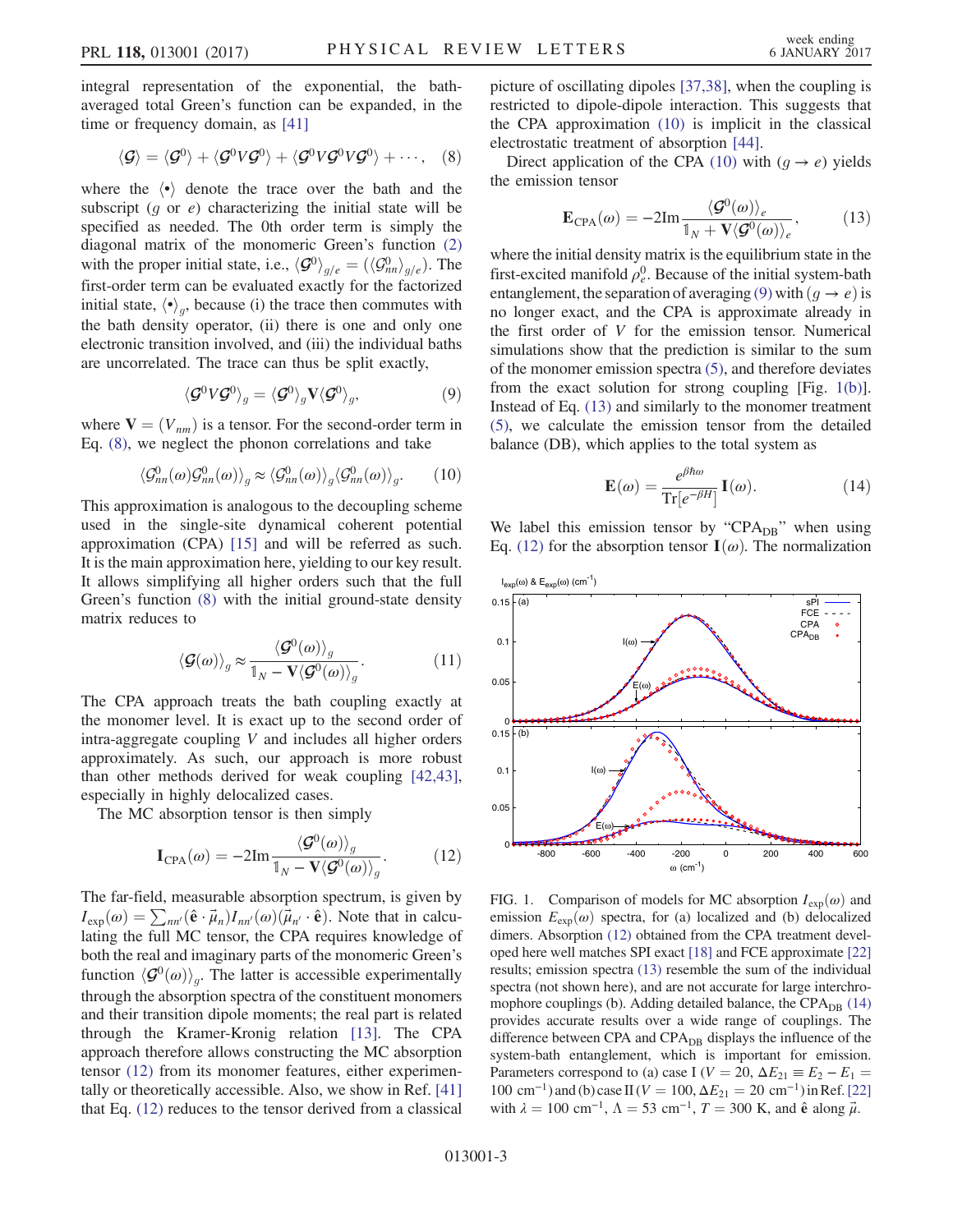factor can be obtained either from direct SPI calculation [\[45\]](#page-5-15) or from the absorption spectrum using the mirror property of the spectra, i.e.,  $\mathbf{E}(\omega^0 - \lambda - \omega) = \mathbf{I}(\omega^0 + \lambda + \omega)/Z_{0S}$ , where  $Z_{0S} \equiv \text{Tr}(e^{-\beta \sum_n H_{0S}^{(n)}})$  is given by the monomer system Hamiltonian [\[13,18\]](#page-4-13). The emission spectrum is then  $E_{\text{exp}}(\omega) = \hat{\mathbf{e}} \cdot [\vec{\mu}^T \cdot \mathbf{E}(\omega) \cdot \vec{\mu}] \cdot \hat{\mathbf{e}}.$ 

Figure [1](#page-2-4) presents the absorption and emission spectra for the two dimers detailed in Ref. [\[22\],](#page-5-0) i.e., for weak and strong interchromophore coupling V. It is shown that the proposed treatment [Eqs. [\(12\)](#page-2-1)–[\(14\)](#page-2-6)] provides accurate predictions for both spectra, even for relatively strong coupling— $V/\lambda = 1$  in Fig. [1\(b\).](#page-2-4) The CPA with detailed balance [\(14\)](#page-2-6) greatly enhances the results over the CPA only [\(13\)](#page-2-5), thereby showing the importance of the bath's firstorder correlation function when the initial state is the system-bath entangled density matrix. Comparisons with the FCE over a wider range of parameters are presented in Ref. [\[41\]](#page-5-11).

Application to energy transfer rate.—Knowledge of the spectral tensors allows for the determination of the transfer rate between a donor  $(D)$  and an acceptor  $(A)$  aggregate using Fermi's golden rule. We consider a system of M-coupled donor and N-coupled acceptor chromophores described by the total Hamiltonian

$$
H^{AD} = H^A + H^D + J^{AD},\tag{15}
$$

where the MC Hamiltonian of the donor  $H^D = H_0^D + V^D$ and that of the acceptor  $H^A = H_0^A + V^A$  is described by Eq. [\(6\),](#page-1-3) changing  $B_n \to D_n(A_n)$ , respectively, and where the interchromophore coupling is  $V^D$  =  $\sum_{m\neq m'}^{M} V_{mm'}^D D_m^{\dagger} D_{m'}$  and  $V^A = \sum_{n\neq n'}^{N} V_{nn'}^A A_n^{\dagger} A_{n'}$ .  $J^{AD}$  denotes the coupling between the donor-acceptor chromophores, i.e.,  $J^{AD} = \sum_{n=0}^{N} \sum_{m=0}^{M} J^{AD}_{nm} A^{\dagger}_{n} D_{m} + \text{H.c.}$  The operators  $D^{\dagger}_{m}$ and  $A_n^{\dagger}$ , respectively, denote excitation of the donor monomer  $m$  and the acceptor monomer  $n$ .

The rate of multichromophoric Förster resonant energy transfer is given by the overlap of the emission and absorption tensors [\[22,25,32\]](#page-5-0),

$$
k = \int_{-\infty}^{\infty} \frac{d\omega}{2\pi} \text{Tr}[\mathbf{J}^T \mathbf{E}^D(\omega) \mathbf{J} \mathbf{I}^A(\omega)],\tag{16}
$$

where the matrix  $\mathbf{J} = (J_{nm}^{AD})$  denotes the donor-acceptor coupling strength. The emission and absorption tensors, respectively,  $\mathbf{E}^D(\omega) = [E_{mm'}^D(\omega)]$  and  $\mathbf{I}^A(\omega) = [I_{nn'}^A(\omega)],$ are the polarization-resolved near-field spectral components, which are known to be necessary in MC systems for significant intradonor  $(V^D)$  or intra-acceptor  $(V^A)$ couplings [\[32\]](#page-5-7).

<span id="page-3-0"></span>Using the derived treatment, specifically the CPA absorption tensor [\(12\)](#page-2-1) for the acceptor along with the  $CPA<sub>DB</sub>$  emission tensor [\(14\)](#page-2-6) for the donor, the MCFT rate becomes

$$
k \approx \int_{-\infty}^{\infty} \frac{d\omega}{2\pi} \text{Tr} \left[ \mathbf{J}^T \frac{e^{\beta \hbar \omega}}{\text{Tr} [e^{-\beta H^D}]} 2 \text{Im} \left( \frac{\langle \mathbf{G}_D^0(\omega) \rangle_g}{\mathbb{1}_M - \mathbf{V}^D \langle \mathbf{G}_D^0(\omega) \rangle_g} \right) \times \mathbf{J} \, 2 \text{Im} \left( \frac{\langle \mathbf{G}_A^0(\omega) \rangle_g}{\mathbb{1}_N - \mathbf{V}^A \langle \mathbf{G}_A^0(\omega) \rangle_g} \right) \right], \tag{17}
$$

where  $\mathcal{G}_D^0$   $(\mathcal{G}_A^0)$  is a  $M \times M$   $(N \times N)$  matrix formed by the Green's functions of the uncoupled monomers constituting the donor (acceptor) aggregate, i.e., defined by Eq. [\(7b\)](#page-1-5) changing  $B_n \to D_n(A_n)$ . This rate expression only requires the monomer bath-averaged Green's functions  $\langle \mathcal{G}^0 \rangle_o$ , which includes the system-bath coupling exactly at the monomer level and can be evaluated exactly for a thermal bath [\(4\)](#page-1-6) or determined experimentally. All influence from electronic coupling is contained in the matrices describing intradonor  $V^D$ , intra-acceptor  $V^A$ , and interdonor–acceptor  $J^{AD}$  couplings, and not restricted to dipole-dipole coupling. The rate [\(17\)](#page-3-0) is exact up to second order in the intraaggregate couplings V and includes all higher orders approximately.

Figure [2](#page-3-1) presents the transfer rate for localized and delocalized donor or acceptor (cases I&II in Ref. [\[22\]](#page-5-0), respectively) for different reorganization energies λ. Comparison with the exact path-integral calculations shows perfect agreement for the localized case Fig. [2\(a\),](#page-3-1) and a slight overprediction for highly delocalized MC systems Fig. [2\(b\)](#page-3-1).

The simplicity of our approach [Eq. [\(17\)](#page-3-0)] allows predicting the transfer rates over a wide range of structural

<span id="page-3-1"></span>

FIG. 2. Energy transfer rate [\(17\)](#page-3-0) for different bath reorganization energies  $\lambda$  using the developed CPA and CPA<sub>DB</sub> models to calculate absorption [\(12\)](#page-2-1) and emission [\(13\)](#page-2-5), [\(14\)](#page-2-6) tensors for localized (a) and delocalized (b) systems. Comparison with exact SPI results  $[18]$  show perfect matching of the CPA<sub>DB</sub> for small electronic coupling (a), and a slight overprediction of the rate for large coupling (b). The error using only CPA comes from overpredicting the emission tensor (cf. Fig. [1](#page-2-4)). We used  $J_{nm}^{AD} = 10 \text{ cm}^{-1}; \ \lambda^D = \lambda^A \text{ and } V_{nn'}^A = V_{mm'}^D = V. \ \Delta E_{21}^A = \Delta E_{21}^D =$  $\Delta E_{21}$  $\Delta E_{21}$  $\Delta E_{21}$  are as in Fig. 1.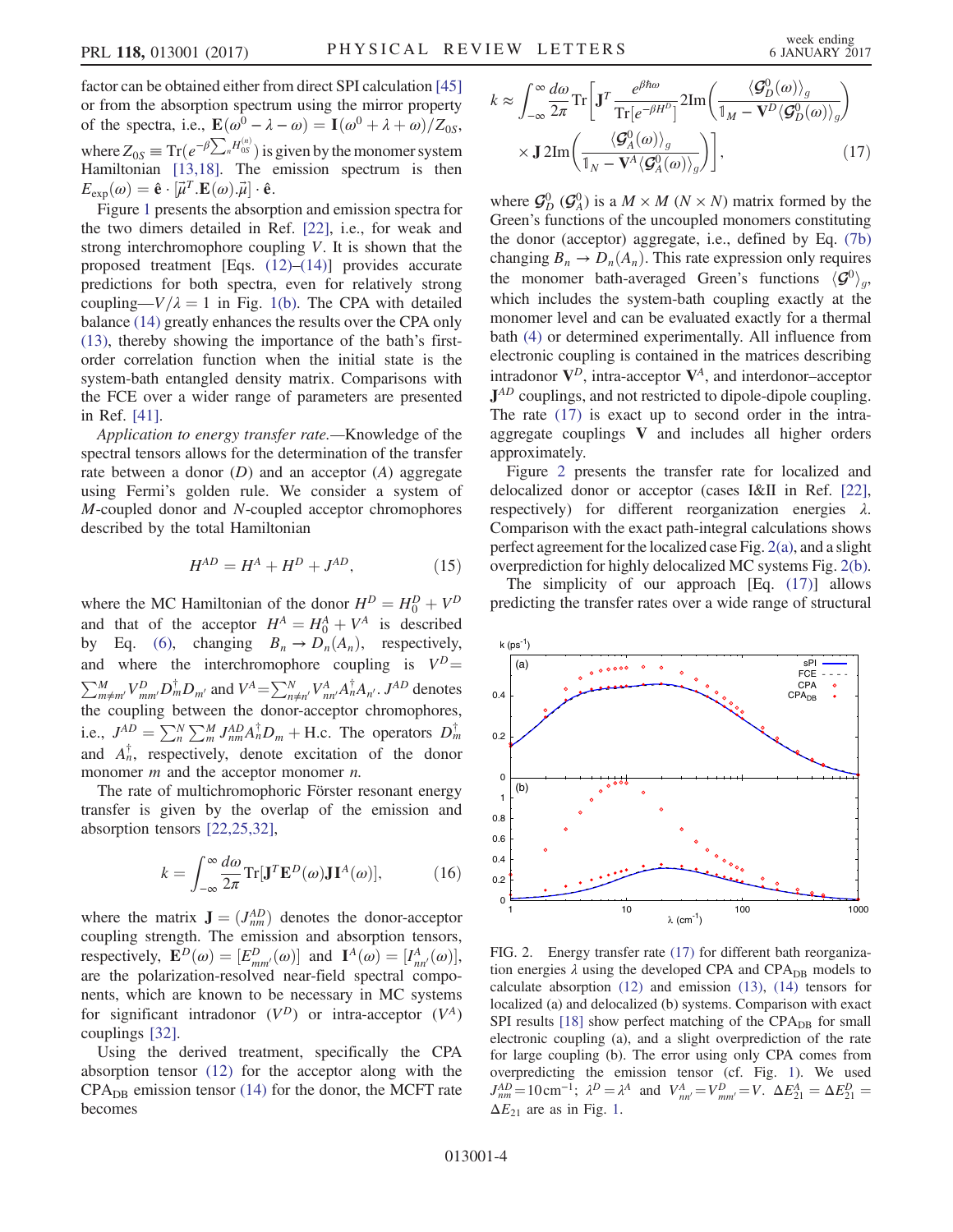<span id="page-4-20"></span>

FIG. 3. Contour map of the transfer rate as function of the reorganization energy  $\lambda = \lambda^A = \lambda^D$  and the intra-aggregate coupling strength  $V = V_{nn'}^A = V_{mm'}^D$ . Panel (a) exhibits an optimal intra-aggregate coupling strength around  $V \sim 50 \text{ cm}^{-1}$ , and panel (b) clearly shows the optimal bath coupling. The different behaviors between (a) and (b) steam from different electronic splitting  $\Delta E_{12}^{A(D)}$ , respectively, (a) 100 and (b) 20 cm<sup>-1</sup>.

parameters. Figure [3](#page-4-20) shows the rate as a function of the reorganization energy and intra-aggregate coupling V for systems with different electronic splittings  $\Delta E_{21}$ . We clearly see an optimal bath-coupling strength, confirming environment-assisted quantum transport [\[46\].](#page-5-16) Interestingly, Fig. [3\(a\)](#page-4-20) also exhibits an optimal intra-aggregate coherence  $(V \sim 50 \text{ cm}^{-1})$ , which was not previously reported. The existence of such optimum depends on the system configuration, as seen from the comparison with rates in a system with smaller energy gap, Fig. [3\(b\).](#page-4-20) While this dependance requires further investigation, our results confirm that intra-aggregate couplings can enhance transfer, which is in line with Refs. [\[32,37,47](#page-5-7)–49].

In summary, we extended the applicability of the CPA to absorption and emission tensors of multichromophoric systems, and showed accurate results over a surprisingly wide range of structure parameters. This approach now allows for a reliable prediction of the MCFT rate, which reveals that, additionally to optimal environment couplings, the intra-aggregate coupling can be optimized to enhance transport. Our treatment identifies the correction terms, and recovers the classical absorption tensor as a limiting case, suggesting that first-order bath correlations are neglected classically. Our model could be further extended to include the off-diagonal bath coupling, introduced through electronic coupling, using, e.g., the two-particle dynamical CPA [\[50\]](#page-5-17).

Beyond fast and reliable characterization of multichromophic complexes, a quantitative relation between physical properties and aggregate structure is established. This straightforward approach is based on spectroscopic measurements and does not require a microscopic Hamiltonian. It allows us to explore a large space of structure parameters and optimize the aggregate structure based on its optical and transport properties. As such, we anticipate that it will be a relevant tool to experimentally and theoretically describe electronic excitation and excitonic energy transfer.

We thank P. Brumer for interesting discussions on the topic and A. del Campo for comments on the manuscript. We acknowledge funding from the Swiss National Science Foundation (A. C.) and the NSF (Grant No. CHE-1112825).

<span id="page-4-1"></span><span id="page-4-0"></span>[\\*](#page-0-0) achenu@mit.edu

[†](#page-0-0) jianshu@mit.edu

- <span id="page-4-2"></span>[1] S. M. Douglas, H. Dietz, and T. Liedl, [Nature \(London\)](http://dx.doi.org/10.1038/nature08016) 459, [414 \(2009\)](http://dx.doi.org/10.1038/nature08016); G. Mayer and M. Sarikaya, [Exp. Mech.](http://dx.doi.org/10.1007/BF02412144) 42, 395 [\(2002\);](http://dx.doi.org/10.1007/BF02412144) V. Kos and R. Ford, [Cellular Molecular Life Sci.](http://dx.doi.org/10.1007/s00018-009-0064-9) 66, [311 \(2009\)](http://dx.doi.org/10.1007/s00018-009-0064-9).
- <span id="page-4-4"></span><span id="page-4-3"></span>[2] G. Whitesides, J. Mathias, and C. Seto, [Science](http://dx.doi.org/10.1126/science.1962191) 254, 1312 [\(1991\);](http://dx.doi.org/10.1126/science.1962191) S. Zhang, [Nat. Biotechnol.](http://dx.doi.org/10.1038/nbt874) 21, 1171 (2003).
- <span id="page-4-5"></span>[3] U. Scherf and E. List, Adv. Mater. **14**[, 477 \(2002\).](http://dx.doi.org/10.1002/1521-4095(20020404)14:7%3C477::AID-ADMA477%3E3.0.CO;2-9)
- <span id="page-4-6"></span>[4] H. van Amerongen, L. Valkunas, and R. van Grondelle, Photosynthetic Excitons(World Scientific, Singapore, 2000).
- <span id="page-4-7"></span>[5] R. J. Cogdell, A. T. Gardiner, H. Hashimoto, and T. H. P. Brotosudarmo, [Photochem. Photobiol. Sci.](http://dx.doi.org/10.1039/b807201a) 7, 1150 (2008).
- [6] X. Hu, A. Damjanović, T. Ritz, and K. Schulten, [Proc. Natl.](http://dx.doi.org/10.1073/pnas.95.11.5935) [Acad. Sci. U.S.A.](http://dx.doi.org/10.1073/pnas.95.11.5935) 95, 5935 (1998); G. D. Scholes, T. Mirkovic, D. B. Turner, F. Fassioli, and A. Buchleitner, [Energy Environ. Sci.](http://dx.doi.org/10.1039/c2ee23013e) 5, 9374 (2012).
- <span id="page-4-8"></span>[7] I. McConnell, G. Li, and G. W. Brudvig, [Chem. Biol.](http://dx.doi.org/10.1016/j.chembiol.2010.05.005) 17, [434 \(2010\)](http://dx.doi.org/10.1016/j.chembiol.2010.05.005).
- <span id="page-4-9"></span>[8] F. Spano and C. Rivas, [Annu. Rev. Phys. Chem.](http://dx.doi.org/10.1146/annurev-physchem-040513-103639) 65, 477  $(2014)$ .
- [9] J.-L. Brédas, J. E. Norton, J. Cornil, and V. Coropceanu, [Acc. Chem. Res.](http://dx.doi.org/10.1021/ar900099h) 42, 1691 (2009); A. Heeger, [Chem. Soc.](http://dx.doi.org/10.1039/b914956m) Rev. 39[, 2354 \(2010\);](http://dx.doi.org/10.1039/b914956m) F. Goubard and F. Dumur, [RSC Adv.](http://dx.doi.org/10.1039/C4RA11559G) 5[, 3521 \(2015\).](http://dx.doi.org/10.1039/C4RA11559G)
- <span id="page-4-11"></span><span id="page-4-10"></span>[10] K. M. U. Sherf, Organic Light Emitting Devices: Synthesis, Properties and Applications (Wiley, New York, 2006).
- <span id="page-4-12"></span>[11] E. Orgiu and P. Samorí, Adv. Mater. **26**[, 1827 \(2014\)](http://dx.doi.org/10.1002/adma.201304695).
- <span id="page-4-13"></span>[12] Y. Levinson and E. Rashba, [Rep. Prog. Phys.](http://dx.doi.org/10.1088/0034-4885/36/12/001) 36, 1499 [\(1973\).](http://dx.doi.org/10.1088/0034-4885/36/12/001)
- <span id="page-4-18"></span>[13] S. Mukamel, *Principles of Nonlinear Spectroscopy* (Oxford University Press, Oxford, 1995), Chap. 8.
- <span id="page-4-19"></span>[14] G.D. Mahan, Many-Particle Physics, 3rd ed. (Kluwer Academic, Dordrecht, 2000); Chap. 2; Chap. 4.
- <span id="page-4-14"></span>[15] V. Broude, E. Rashba, and E. Sheka, Spectroscopy of Molecular Excitons, Springer Series in Chemical Physics, edited by V. Goldanskii (Springer, New York, 1985).
- <span id="page-4-15"></span>[16] A. S. Davydov, *Theory of Molecular Excitons* (McGraw-Hill, New York, 1962).
- <span id="page-4-16"></span>[17] A. Chenu and G. Scholes, [Annu. Rev. Phys. Chem.](http://dx.doi.org/10.1146/annurev-physchem-040214-121713) **66**, 69  $(2015)$
- <span id="page-4-17"></span>[18] J. M. Moix, J. Ma, and J. Cao, [J. Chem. Phys.](http://dx.doi.org/10.1063/1.4908601) 142, 094108 [\(2015\).](http://dx.doi.org/10.1063/1.4908601)
- [19] A. Ishizaki and G. R. Fleming, [J. Chem. Phys.](http://dx.doi.org/10.1063/1.3155372) **130**, 234111 [\(2009\).](http://dx.doi.org/10.1063/1.3155372)